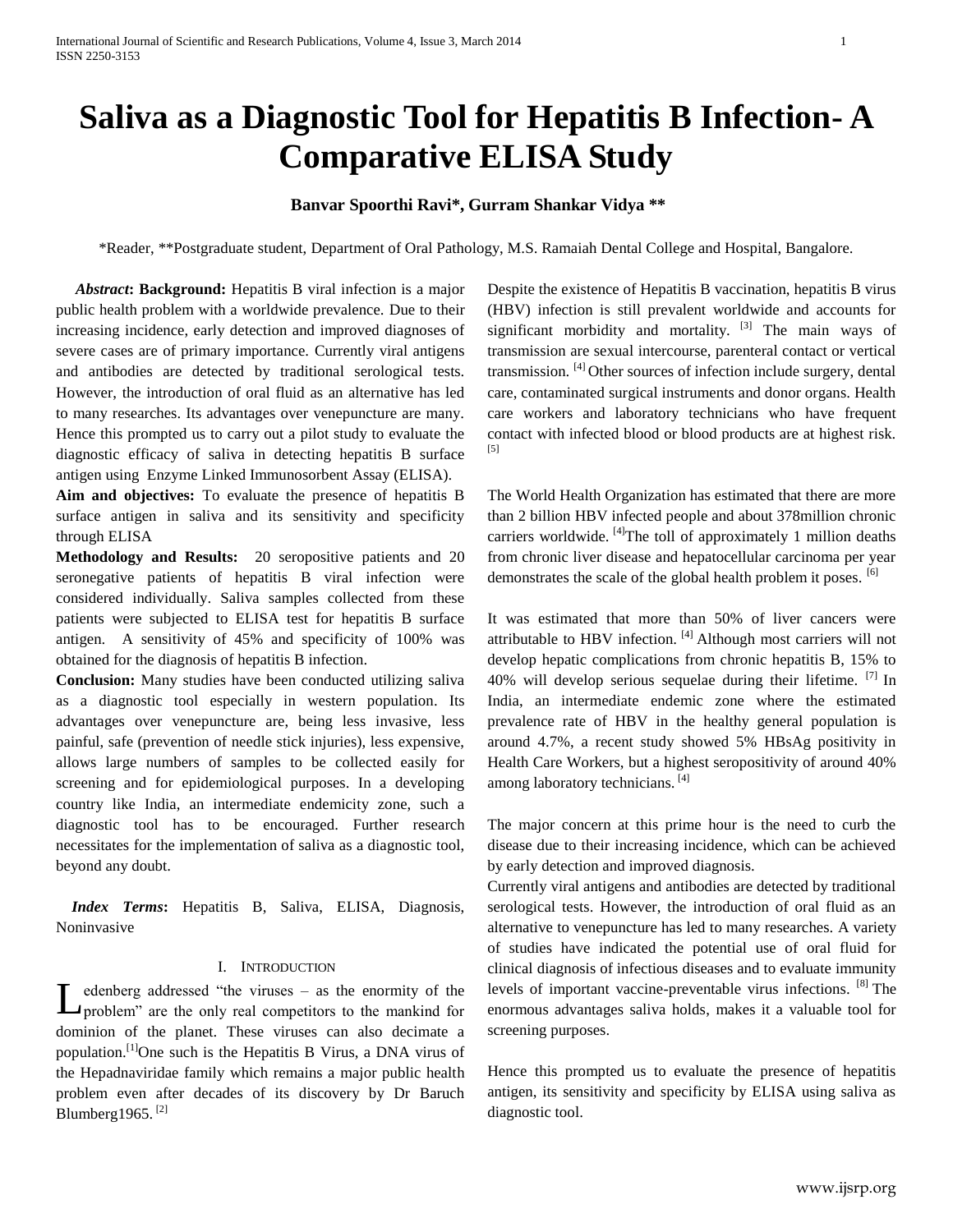20 seropositive patients of hepatitis B infection and 20 seronegative cases who were admitted to the M S Ramaiah hospital and college were considered. Consent for the study was obtained from every individual participating in the study. Ethical committee approval was also obtained.

Unstimulated saliva samples were collected from both the groups at convenience in a 20ml wide mouthed bottle. The saliva collection was about 3ml- 5ml which were stored immediately at -20 C until analysis. Before commencing with the procedure, samples were thawed to room temperature. For hepatitis B virus surface antigen detection, SD HBs Ag ELISA 3.0 Bio-standards diagnostics was employed. The procedure was standardized for detection of the antigen in saliva by running seropositive and seronegative cases, where the serum samples were used as controls. As instructed by the manufacturer the ELISA procedure was carried out with positive and negative controls provided in the kit. On completion of the method, the readings were obtained from an ELISA reader adjusted to the wavelength of 450nm and the results were tabulated (Table 1).

With a cut off value of 0.50, a sensitivity of 45% and specificity of 100 % was obtained. Out of the 20 seropositive cases of hepatitis B infection only 9 were positive with saliva samples while the remaining 11 cases were negative. On the other hand all the 20 seronegative cases of hepatitis infection were negative with saliva samples too. The inference noted here is that saliva when used as a diagnostic tool in our study; we obtained a sensitivity of 45% and specificity of 100 %

#### III. DISCUSSION

 A number of chronic infections contribute to the burden of cancer in humans. Chronic HBV infection alone has been estimated by the WHO to be the tenth leading cause of death globally, and HBV as the second most important known human carcinogen, after tobacco. [9] HBV seems to provide one of the examples whose genetic variability is observed both as the evolution of genotypes and as the emergence of mutations in each infected subject.  $[10]$  Volumes of research & literature exist on hepatitis B, its mode of transmission and infection.

Hepatitis B virus is present in the blood, saliva, semen, vaginal secretions, menstrual blood, and to a lesser extent, perspiration, breast milk, tears, and urine of infected individuals. A highly resilient virus, HBV is resistant to breakdown, can survive outside the body, and is easily transmitted through contact with infected body fluids.

The routine method of investigation being the blood has its own disadvantages. The relative inconvenience of obtaining blood samples, risk of disease transmission associated with needlestick injuries, requirement of consent and cooperation of the patient, the need for a trained venipuncturist, the need to separate serum before testing and the difficulty and added risk of venipuncture in children make serologic testing unattractive. Due to invasive nature of blood collection, it is also stated that contaminated needles cause 8–16 million HBV infections each year, compared with 2.3–4.7 million hepatitis C virus infections, and 80 000–160 000 human immunodeficiency virus infections. [5]

Saliva considered as the mirror of the body is an emerging biofliud for early detection of diseases. Ease, safety, and the minimally invasive nature of oral fluid collection are the major advantages of this technique. Studies have shown that saliva sample collection have a significant comfort and convenience level when compared to urine and blood. Hence our pilot study aimed to detect hepatitis B surface antigen (HBsAg), which is the hallmark of the infection; using ELISA as our screening tool and replacing serum with saliva.

Out of our 20 seropositive patients, 10 patients weren't aware of their seropositivity of hepatitis B on admission. They were admitted for other medical reasons. As most of the serology analyses do consider screening for hepatitis B as a routine, we were able to identify such patients. Our study received good response from the patients when requested for the saliva sample collection and participation when explained about the study.

The sensitivity and specificity of detection of hepatitis B surface antigen in saliva was 45% and 100% respectively. The explanation that can be derived from these results is that all the seronegative patients did not show the presence of the antigen in their saliva and results were compatible with the serum samples. Hence 100% specificity was obtained. Only in 9 seropositive patients was the antigen detected in saliva while the remaining 11 were negative presenting with only 45% sensitivity.

Literature reviews we encountered have shown studies in agreement between the results for the serum and saliva specimens with an excellent reproducibility for detection of HBsAg.

Hutse, V., et al carried out a study on forty-three HBsAg positive and seventy-three HBsAg negative paired serum/oral fluid samples. The detection of HBsAg in oral fluid was carried out using a modified ETI-MAK-4 ELISA. The validation of this oral fluid test gave a sensitivity and specificity of 90.7% and 100%, respectively. They concluded that the modified ETI-MAK-4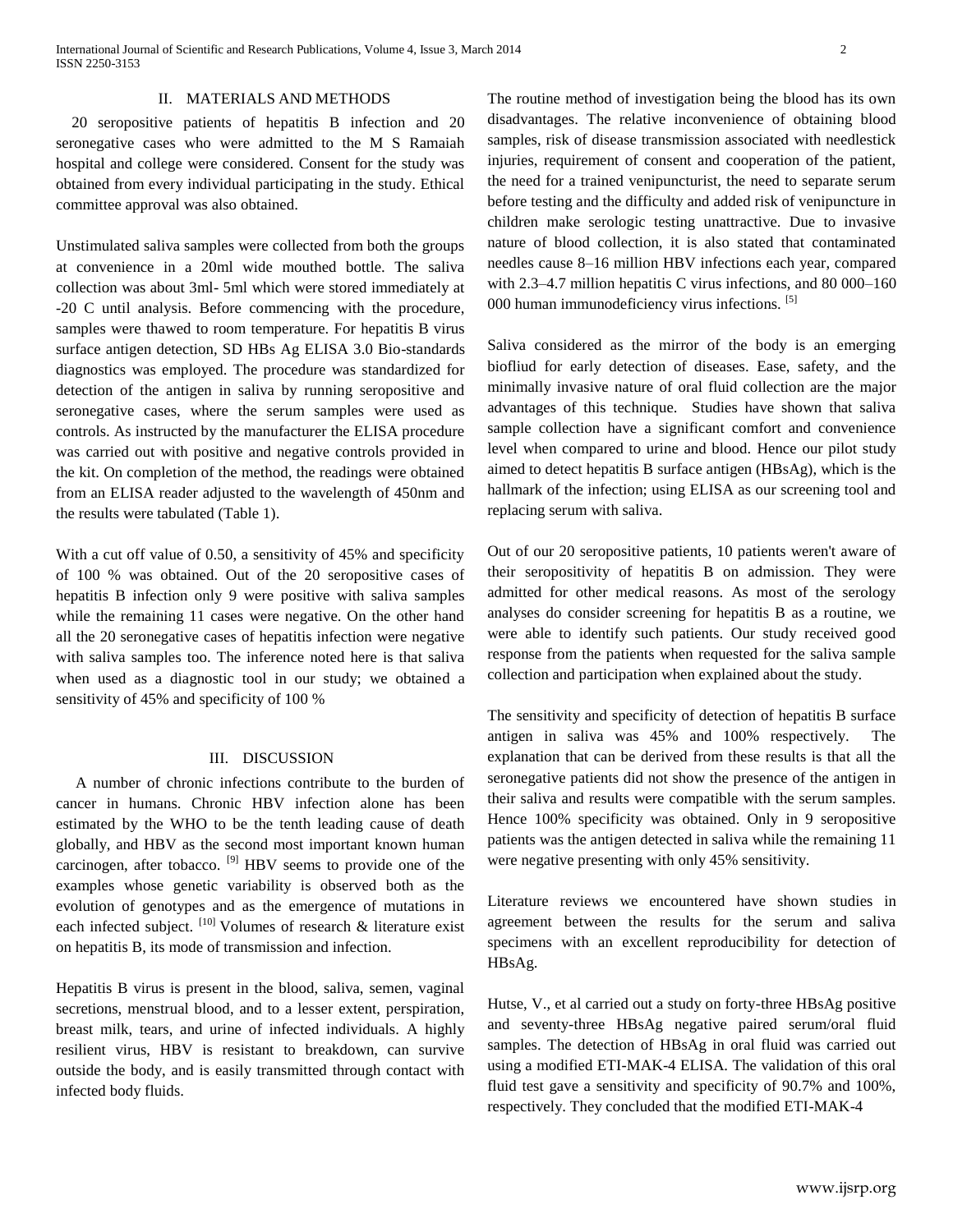Table 1.Tabulated results of saliva samples for detection of Hepatitis B surface Ag

|                      | Saliva samples |          |             |             |
|----------------------|----------------|----------|-------------|-------------|
| Serum<br>samples     | Positive       | Negative | Sensitivity | Specificity |
| Positive<br>$(n=20)$ | 9              | 11       | 45%         | 100%        |
| Negative<br>$(n=20)$ |                | 20       |             |             |

ELISA is a suitable test for oral fluid samples for epidemiological purposes. [11]

Cruz, H. M. et al carried out a study where HBsAg was detected by the ELISA in oral fluids and whole saliva samples with paired serum samples. Sensitivities of whole saliva and oral fluid were 93.6 and 85.1%, respectively, whereas specificities of whole saliva and oral fluid were 92.6 and 94.1%, respectively. They suggested the use of whole saliva and oral fluid together with the modified commercial EIA for Hepatitis B virus infection surveillance.<sup>[12]</sup>

[Arora G](http://www.ncbi.nlm.nih.gov/pubmed?term=Arora%20G%5BAuthor%5D&cauthor=true&cauthor_uid=22479783) et al conducted a study on 35 hepatitis B seropositive and seronegative subjects. The sensitivity and specificity of saliva as a diagnostic tool for detecting HBsAg antigen using ELISA was 74.29% and 100%, respectively. They concluded that because of its noninvasive nature, saliva can be effectively used for large-scale Hepatitis B virus detection. [13]

The above studies showed an appreciable sensitivity and specificity for detection of the antigen in saliva. The sensitivity in our study was comparatively low. This made us to investigate the protocol that we followed. We obtained evidence that the diminutive size of the antigen particles could be the reason. These antigens have greater chances to get entrapped within saliva, especially mucous which makes them unavailable for reaction and therefore detection. Hence pretreatment of saliva samples for digestion of mucin for studies especially related to detection of antigen and antibody is required to accomplish better results.

Investigators have detected a large number of viruses in oral samples by using an antigen, an antibody or nucleic acid targets. The literature regarding salivary-based antibody tests for detection of viral infections is extensive. Clinicians can use a number of oral samples to diagnose viruses, but the use of these tests by dental professionals has been limited. Salivary tests, although rapidly increasing in use, still constitute a minority of all diagnostic tests performed. Thus, by conducting salivary tests in a dental setting, practitioners would be able to identify infections in a cohort that might not otherwise be detected, at least in suspected individuals. [31]

## IV. CONCLUSION

In our endeavor to serve the community we made an attempt to evaluate the detection of hepatitis viral infection using saliva- an emerging biofluid. We did succeed to an extent and ascertained the pretreatment of saliva samples as a cardinal step prior to analysis.

Today, a growing number of proof-of-principle assays have been established using saliva to monitor diseases or bodily conditions such as HIV infection, immune responses to viral infections and the detection of illicit drug use.  $14$ 

Although a number of very sensitive and specific serologic tests for viral hepatitis are commercially available, the use of oral fluid samples makes it a satisfactory alternative, since the possibility to detect immunity using body fluids that can be easily and self-collected will facilitate the investigation, the follow-up of the outbreak, and the surveys of immunity in representative samples of the general population. However, despite the much progress in understanding the natural history of HBV infection, we still have a long way to go before we can conquer hepatitis B infection.

.

#### **ACKNOWLEDGMENT**

We would like to sincerely thank Dr. Indumathi, Professor and HOD, Dr. Gayathri, Professor and Lab Technicians from Department of Microbiology, M S Ramaiah Medical College and Hospital, all the faculty members of Department of Oral Pathology, M S Ramaiah Dental College and Hospital and everyone involved in the study for their suggestions and contribution.

#### **REFERENCES**

- [1] Stephen S Morse and Ann Schluederberg. Emerging viruses: the Evolution of Viruses and Viral Diseases. The Journal of Infectious Diseases 1990;  $162(1):1-7.$
- [2] Blumberg, B.S**.** Hepatitis B: The hunt for a killer virus, 2nd edition, 2003. Princeton University Press, New Jersey.
- [3] Pan C Q, Zhang JX. Natural History and Clinical Consequences of Hepatitis B Virus Infection. Int. J. Med. Sci. 2005; 2(1):36-40.
- [4] Elisabetta Franco, Barbara Bagnato, Maria Giulia Marino, Cristina Meleleo, Laura Serino, Laura Zaratti. Hepatitis B: Epidemiology and prevention in developing countries. World J Hepatol 2012 March 27; 4(3): 74-80.
- [5] D. Lavanchy. Hepatitis B virus epidemiology, disease burden, treatment, and current and emerging prevention and control measures. Journal of Viral Hepatitis, 2004; 11(2): 97–107.
- [6] Simmonds P. The origin and evolution of hepatitis viruses in humans. Journal of General Virology 2001; 82: 693–712.